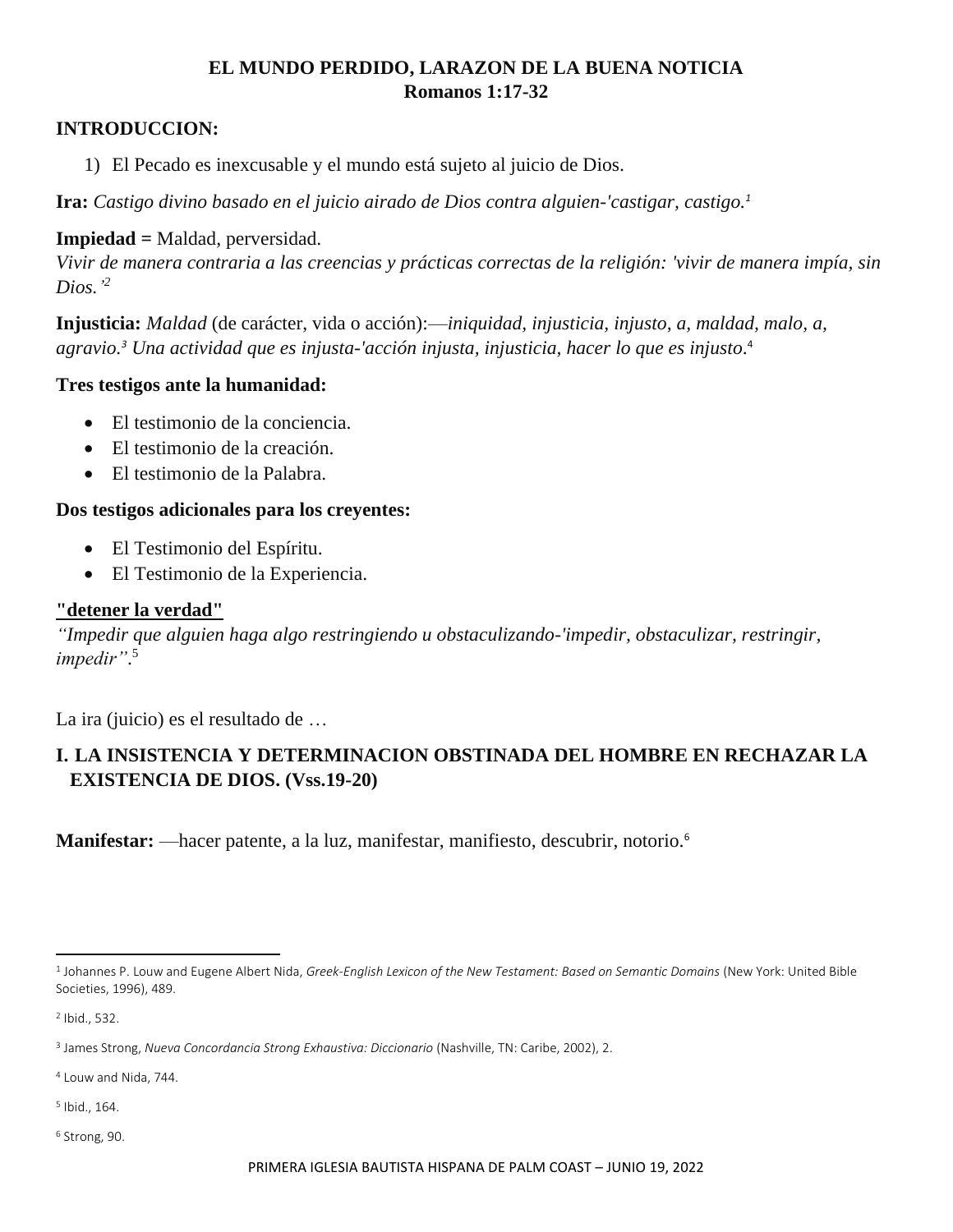**Conciencia: La facultad psicológica que permite distinguir entre el bien y el mal: Bíblicamente = "sensibilidad moral, conciencia.'<sup>7</sup>**

> *"Los cielos cuentan la gloria de Dios, Y el firmamento anuncia la obra de sus manos".* (**Salmos 19:1)**

# **II. EL ORGULLO DEL HOMBRE AL CONFIAR EN SU PROPIA CAPACIDAD E INTELIGENCIA. (21-23)**

*"Nunca os conocí; apartaos de mí, hacedores de maldad."* (Mateo 7:23b)

- a. Cambian al Dios incorruptible y dador de vida por ídolos.
- **b.** Cambian a Dios por imágenes de criaturas corruptibles.

## **La consecuencia: (24-25)**

## *Porque…*

- *Cambian la verdad por su propia mentira.*
- *Adoran las criaturas antes que al Creador.*
- *Se revuelcan en sus pasiones vergonzosas. (26-28)*

# Dios los "entrega" a **mentes reprobadas**, totalmente depravadas.

*"Perteneciente a no estar de acuerdo con lo que es correcto, apropiado o adecuado-'no adecuado, lo que no se debe hacer, malo'.'<sup>8</sup>*

La única solución es el Evangelio: (v.17)

- El Evangelio es la revelación de la justicia de Dios.
- El hombre necesita responder en fe al Evangelio.

# **Me toca a mi decidir cómo voy a vivir…**

- *¿Comenzaré a vivir por la fe?*
- *¿Continuare viviendo por fe cada día?*

# **REFLEXION PERSONAL:**

*¿Cómo voy a responder a lo que Dios me ha dicho por medio de este mensaje?*

<sup>7</sup> Louw and Nida, 323.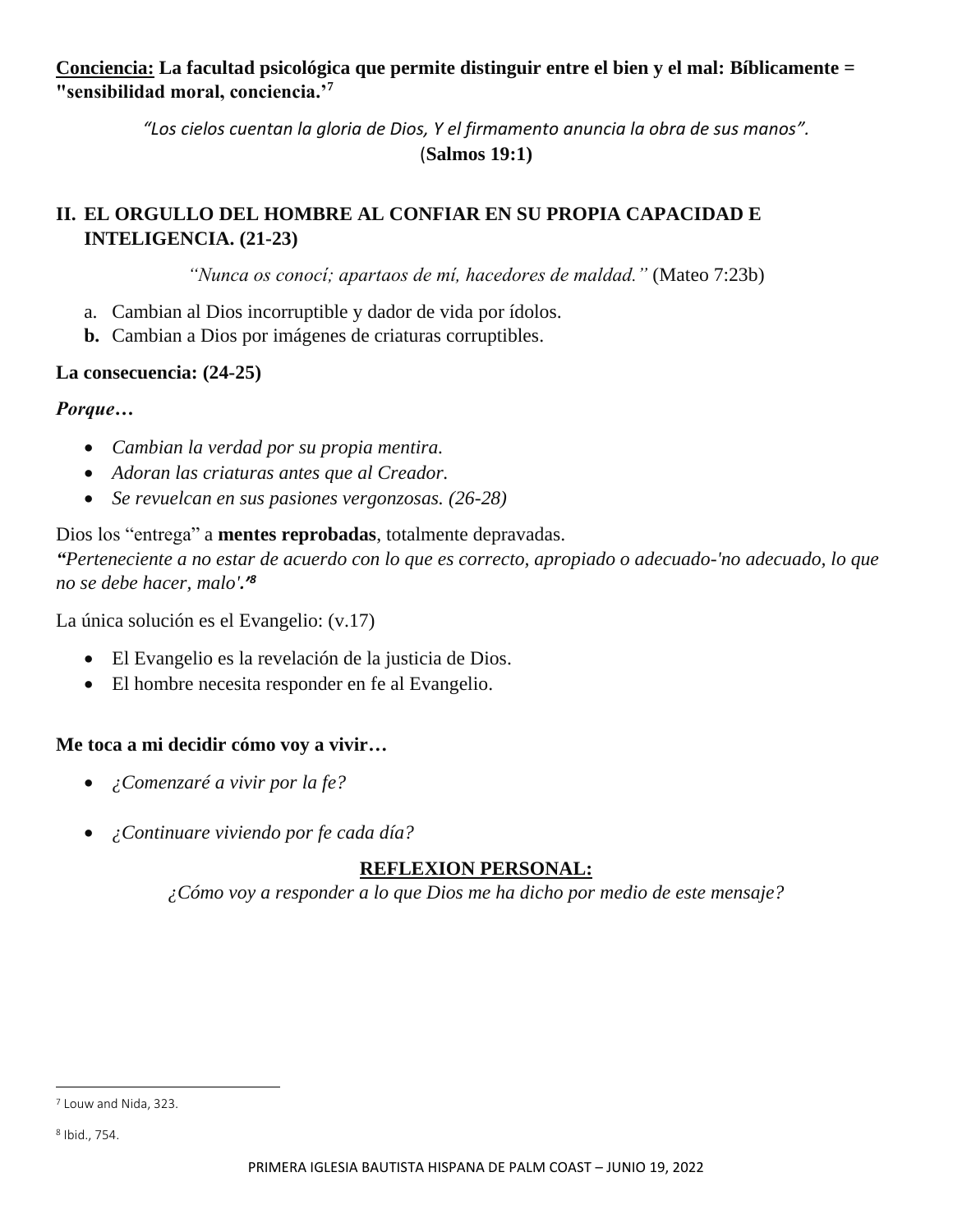# **THE LOST WORLD AND THE REASON FOR THE GOOD NEWS Romans 1:17-32**

### **INTRODUTION:**

1) Sin is inexcusable, and the world is subject to God's judgment.

a) **"God's wrath"** = Judgment.

**Spanish, "Ira" (Wrath):** divine punishment based on God's angry judgment against someone—'to punish,  $p$ unishment<sup>9</sup>

**Godlessness = wickedness, perversity.**

**To live in a manner contrary to proper religious beliefs and practice—'to live in an ungodly manner, godlessness.'<sup>10</sup>**

**Unrighteousness:** *Evil (of character, life or action):-iniquity, injustice, unjust, to, wickedness, evil, to, wrong.***<sup>11</sup>**

**An activity which is unjust—'unjust deed, unrighteousness, doing what is unjust.<sup>12</sup>**

## **Three witnesses against humanity:**

- The testimony of consciousness.
- The testimony of creation.
- The testimony of the Word.

#### **Two additional witnesses for believers**:

- The Testimony of the Spirit.
- The Testimony of Experience.

**"Suppress the truth" "to prevent someone from doing something by restraining or hindering—'to prevent, to hinder, to restrain, to keep from"<sup>13</sup>**

**Wrath (judgment) is the result of ...**

# **I. MAN'S INSISTENCE AND OBSTINATE DETERMINATION TO REJECT THE EXISTENCE OF GOD. (Vss.19-20)**

**Manifest: -to make patent, to bring to light, manifest, manifest, manifest, discover, notorious.**<sup>14</sup>

<sup>9</sup> Johannes P. Louw and Eugene Albert Nida, *[Greek-English Lexicon of the New Testament: Based on Semantic Domains](https://ref.ly/logosres/louwnida?ref=LouwNida.38.10&off=22&ctx=.10+%CE%BF%CC%93%CF%81%CE%B3%CE%B7%CC%81b%2c+%CE%B7%CD%82%CF%82+f%3a+~divine+punishment+ba)* (New York: United Bible Societies, 1996), 489.

<sup>10</sup> Johannes P. Louw and Eugene Albert Nida, *[Greek-English Lexicon of the New Testament: Based on Semantic Domains](https://ref.ly/logosres/louwnida?ref=LouwNida.53.10&off=33&ctx=%CF%89%3b+%CE%B1%CC%93%CF%83%CE%B5%CC%81%CE%B2%CE%B5%CE%B9%CE%B1%2c+%CE%B1%CF%82+f%3a+~to+live+in+a+manner+)* (New York: United Bible Societies, 1996), 532. <sup>11</sup> James Strong, *[Nueva Concordancia Strong Exhaustiva: Diccionario](https://ref.ly/logosres/strdictes?ref=GreekStrongs.93&off=93&ctx=mpl.+el+acto)%3b+mor.+~maldad+(de+car%C3%A1cter%2c)* (Nashville, TN: Caribe, 2002), 2.

<sup>&</sup>lt;sup>12</sup> Johannes P. Louw and Eugene Albert Nida, *[Greek-English Lexicon of the New Testament: Based on Semantic Domains](https://ref.ly/logosres/louwnida?ref=LouwNida.88.21&off=22&ctx=.21+%CE%B1%CC%93%CE%B4%CE%B9%CE%BA%CE%B9%CC%81%CE%B1%2c+%CE%B1%CF%82+f%3a+~an+activity+which+is)* (New York: United Bible Societies, 1996), 744.

<sup>13</sup> Johannes P. Louw and Eugene Albert Nida, *[Greek-English Lexicon of the New Testament: Based on Semantic Domains](https://ref.ly/logosres/louwnida?ref=LouwNida.13.150&off=17&ctx=13.150+%CE%BA%CE%B1%CF%84%CE%B5%CC%81%CF%87%CF%89a%3a+~to+prevent+someone+from)* (New York: United Bible Societies, 1996), 164.

<sup>14</sup> James Strong, *[Nueva Concordancia Strong Exhaustiva: Diccionario](https://ref.ly/logosres/strdictes?ref=GreekStrongs.5318&off=121&ctx=nte%2c+exteriormente.%3a~%E2%80%94hacer+patente%2c+a+la)* (Nashville, TN: Caribe, 2002), 90.